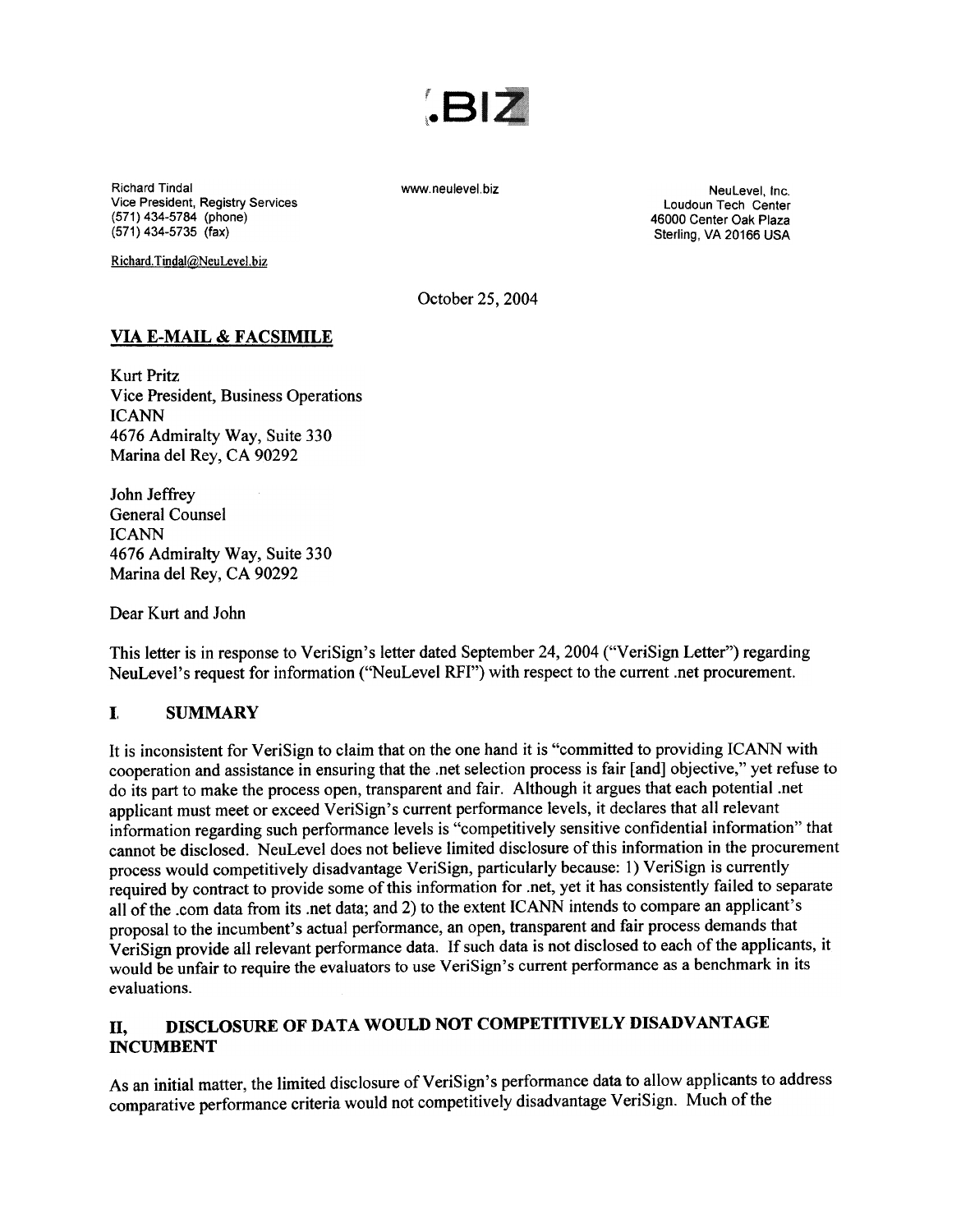Kurt Pritz & John Jeffrey October 25, 2004 Page 2 of 4

information NeuLevel requests in its RFI is necessary to address the comparative criteria is information that VeriSign is required to provide to the public in its .net reports as required by Appendix T to the .net agreement http://www.icann.org/tlds/agreements/verisign/registry-agmt-appt-net-org-16apr01.htm or has voluntarily released to third parties. The current .net Agreement requires the disclosure of certain information to ICANN (and after 3 months to the public) with respect to the .net TLD. Unfortunately, VeriSign has failed to comply with its own agreement by not providing the data separate and apart from the data for .com. Such data includes, but is not limited to, the number of adds, deletes, modifies, check commands, whois queries, etc. for the .net TLD. Questions I, 3, 8, 9, 10 and II in the NeuLevel RFI all relate to VeriSign's provision of this type of data. Moreover, although VeriSign argues that the requested information about .net is "competitively sensitive," it has voluntarily provided some of such data in its own marketing programs, in lobbying and in public testimony to the United States Government. For example, VeriSign provided selected data about .net in several of its Domain Name Industry Briefs (See http://www.verisign.com/static/015909.pdf as one example). Moreover, VeriSign provided testimony to the United States Government about selected .net statistics. See http://commerce.senate.gov/hearings/testimony.cfm?id=1324&wit id=3872.<sup>1</sup> As recently as today,

VeriSign has released selected data to the press to serve its interests. See

http://www.washingtonpost.com/wp-dyn/articles/A60758-2004Oct25.html. Clearly, these voluntary disclosures by VeriSign suggest that some of the requested information is not sensitive.

Nevertheless, to the extent that any of this information is deserving of protection, steps could be taken in the procurement process to adequately protect this information. For example, NeuLevel, and we believe other .net bidders, would be willing to sign an appropriate nondisclosure agreement that would protect the data while at the same time allowing use of the data in proposals. Similar nondisclosures have been used in other contexts to allow competitors access to information for certain limited purposes while protecting the incumbent from competitive disadvantage.

# Ill. DISCLOSURE OF DATA REQUIRED IF EVALUATION COMPARES VERISIGN'S CURRENT PERFORMACE WITH THAT PROPOSED BY APPLICANTS

To ensure an open, transparent and fair .net procurement process it is absolutely essential that all applicants have access to the information needed to address a particular criterion. The GNSO consensus criteria ("Criteria") require that each applicant compare its proposed system to the current service provided by the incumbent. Yet, there is little or no data available from the incumbent that would enable any applicant to make such comparisons. As noted above, the only data that is available --in VeriSign's monthly reports -- is aggregated with data from .com so no applicant can discern what is applicable solely to .net. More specifically, The GNSO Absolute Criteria adopted by a consensus of the Internet community, states that:

> Applicants should indicate how their proposed solution compares against the current service (defined as. net operator's monthly reports over the past 12 months) and indicate how they could enhance the service. For example an applicant could provide the mean

<sup>&</sup>lt;sup>1</sup> On September 30, 2004 Ari Balough, Senior Vice President of VeriSign told the US Senate Committee on Commerce, Science and Transportation that "Overall, 30 percent of all e-commerce runs over .NET. In addition, Commerce, Science and Transportation that "Overall, 50 percent of all e-commerce rans over the FCT in accuracy<br>more than 155 billion emails run over the .NET infrastructure every day. That means, every minute, .NET enables over \$1.4m in e-commerce and the routing of over 650 thousand e-mails!"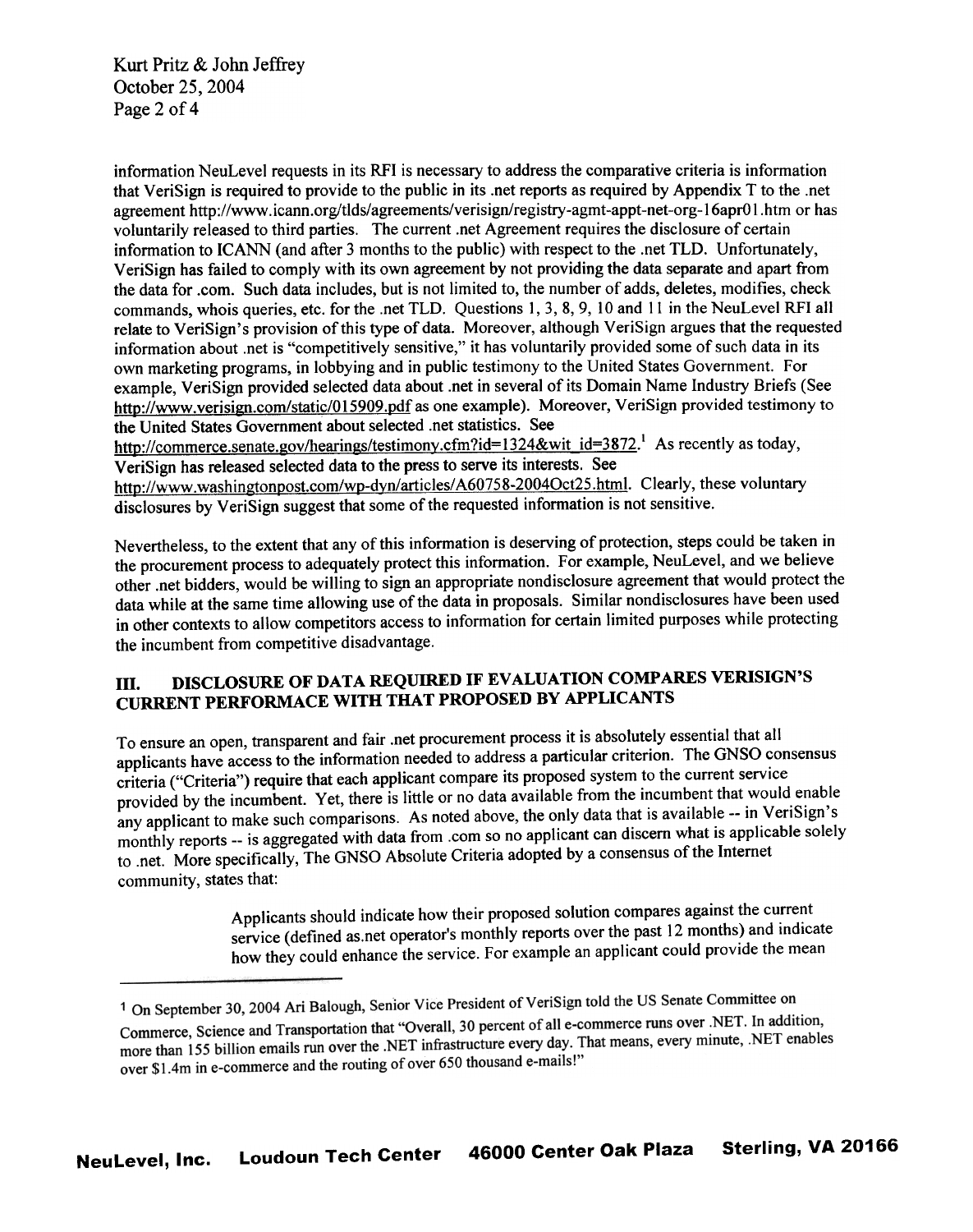Kurt Pritz & John Jeffrey October 25, 2004 Page 3 of 4

> time to resolution for additions or changes to the .net zone file. Preference should be given to proposals offering enhanced performance.

NeuLevel's RFI specifically seeks information from VeriSign on the details of this service so that it, and all bidders, can adequately respond to the above criteria. See Questions 1,2,3,4,8,9, 10, and 11 of the NeuLevel RFI). In addition, Criteria 3 states:

> Dot net currently offers registry services such as the Redemption Grace Period, support of internationalized domain names in accordance with the ION Guidelines www.icann.org/general/idn-guidelines-20junO3.htm, (and the pending Wait List Service WLS). Applicants should be asked "Does the applicant wish to maintain all registry services existing at the time the Request For Proposals is released?" If yes, please provide specifics and demonstrate the technical and legal ability of the registry to maintain existing services. If no, please expand on any issues relating to the withdrawal of such services.

Questions 7, 13, 14 and 16 of NeuLevel's RFI refer to data regarding VeriSign's current implementation of IDNs, the redemption grace period, Consolidate, EPP and IPv6, all of which are services applicants must compare to VeriSign's current operations. Lastly, NeuLevel requests information that is essential in demonstrating a sound business and financial model (See Questions 5, 6, 12 and 15).

Not only does the GNSO criteria require applicants to compare their proposed services to the incumbent's actual operation of such services, but on May 13, 2004 VeriSign itself advocated the adoption of 17 specific criteria for the upcoming .net procurement, many of which would require each applicant to compare its proposed services to VeriSign's actual performance of these services. The current VeriSign letter reiterates its proposed criteria be used by the evaluators to assess each proposal. It is hypocritical for VeriSign to argue that the successful .net applicant must meet or exceed the criteria it sets out, but then refuse to provide the data by which a competing applicant could measure and demonstrate its performance. For example, criteria 3 of VeriSign's May Letter states:

> The operational system must be scalable to support ongoing performance of .net at all times. Applicants should be required to provide specific volumes and performance measures that they will be capable of supporting, such as:

- Scale sufficient to handle the existing number of names and projected growth
- .Scale to handle existing DNS query loads including normal peaks and projected growth

Scale to handle events such as DDoS attacks and traffic generated by viruses  $\dots$ Attacks and malicious activity are on the increase and can generate as much as 10x-20x peak load. ..The operator should have the scale to handle increase traffic caused by these attacks. Excess capacity of at least ten times sustained average query rate is required.